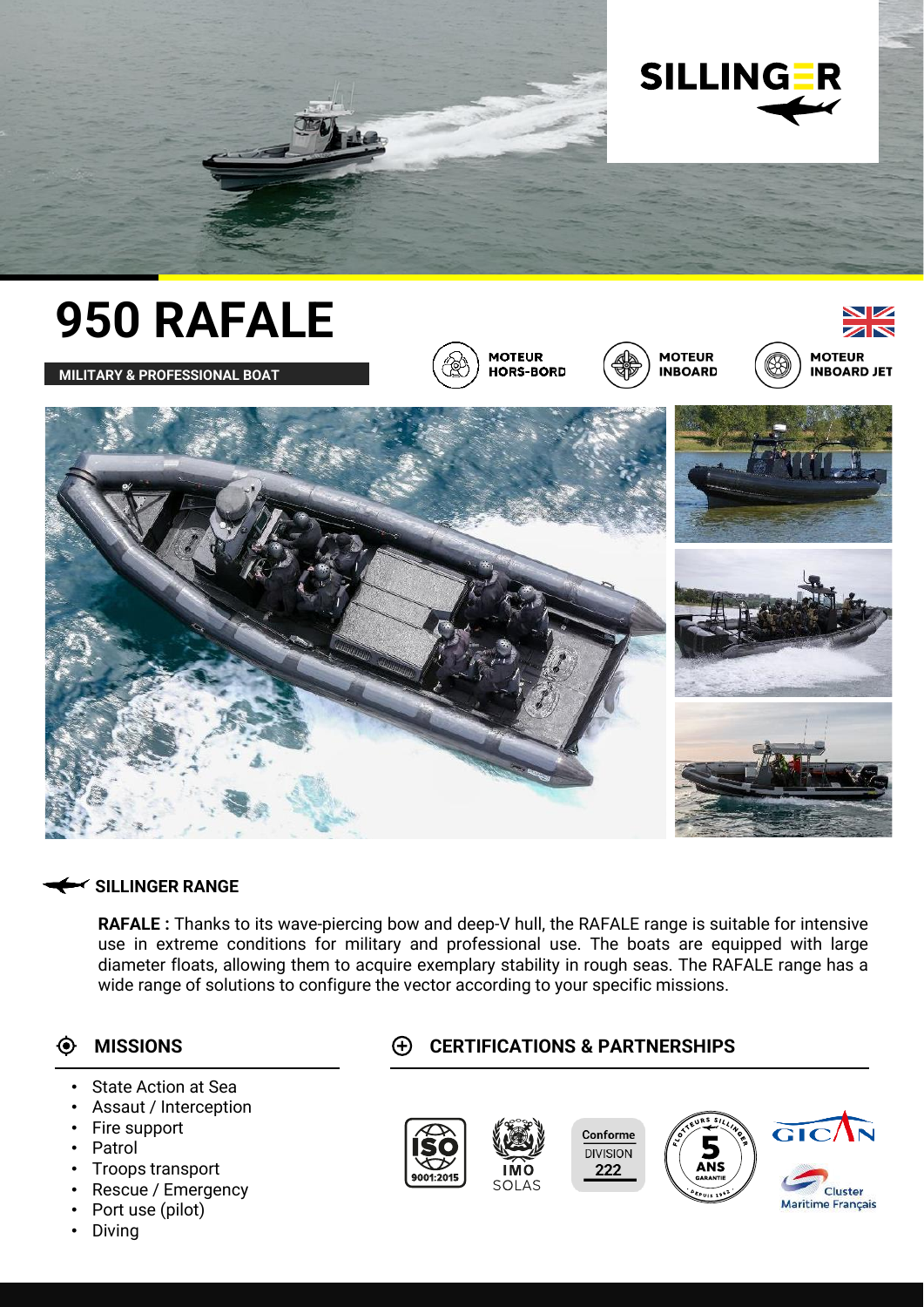### **TECHNICAL SPECIFICATIONS**

| Total length              | $9,75 \,\mathrm{m}$ | Maximum load Cat: B | 1200 kg               |
|---------------------------|---------------------|---------------------|-----------------------|
| Total width               | 3.33 <sub>m</sub>   | Maximum load Cat: C | 2400 kg               |
| Internal length           | 7.76 m              | Recommended power   | 2 x 300 CV            |
| Internal width            | 2.11 m              | Maximum power       | 3 x 300 CV            |
| <b>Float Diameter</b>     | 0.6 <sub>m</sub>    | Float colors        | Noir et Gris          |
| Empty weight              | 1900 kg             | Capaciy             | Cat B: 12 / Cat C: 20 |
| Max.load (without engine) | 7                   | Homologation        | CE + Division 222     |
|                           |                     |                     |                       |

#### **FLOAT**

Made of CSM (Hypalon / Neoprene) fabric with the ORCA label, SILLINGER has been applying its unique double cold gluing technology in France for over 60 years. This technology, applied under climatic control in our French workshop, integrates an internal reinforcement band to ensure a perfect edge seal and increase the operational life of the boats. The CSM (Hypalon) covering the outer surface is an elastomer which is highly resistant to heat, abrasion and hydrocarbons, unlike coated fabrics made of plastomer (P.V.C.). The assembly of Sillinger floats is guaranteed for 5 years in professional use.

## **STANDARD EQUIPMENT OPTIONS**

- Float Hypalon / Neoprene 1670 decitex label Orca
- Stainless steel bow chainplate
- Bollard ring + angle davit for mooring
- Anchor locker + front mooring line
- Composite hull grey RAL 7012 + deck
- Self-bailing deck + underdeck ventilation
- Ground plate and 3 bilge pumps
- Peripheral rake 320 mm then 240 mm
- 2 interior lifelines + 2 seat belts
- 7 Inflating and deflating valves
- 6 Side handles
- 2 Rear mooring bollards
- Engine chair + inspection hatch + towing chainplate
- 2 Lifting chainplates on chair
- 2 Heavy duty vacuum sleeves with cleats
- Float repair kit
- User manual + Inflator

The hulls are made of fiberglass / polyester composite in our French workshops. The materials used are chosen to offer the best life span. The deep V hull and reinforced structure allow for intensive use in rough seas. For safety, the self-draining deck is covered with an anti-slip coating.

- + T-top steering console
- + PROTECTOR driver's cab
- + Hanging seat or jockey seat
- + Roll-bar parrot ladder
- + Electronic equipment (GPS, VHF, radar)
- + Weapon mount (7.62 / 12.7)
- + Ballistic protection (cabin, engine, shield)
- + Lifting rings slings
- + Meta-Ops rail system
- + Fwd/Arm towing mast
- + Customised float protection
- + Side access doors
- + Foamed D-floats
- Storage box
- Other float colours (orange, red, green...)

# $\mathbb{D}$  HULL **CUSTOMIZATION**

Customize your boat according to your specific needs. With a know-how acquired since 1962, our teams will advise you according to the specificities of your mission.

More information on: www.sillinger.com



14 rue de Buray - ZI des portes de Chambord  $\circledcirc$ 41500 Mer - France Tél. +33 (0)2 54 81 08 32 Fax +33 (0) 2 54 81 32 95 ⊠ contact@sillinger.com

**SILLINGER.FR**  $\boxed{0}$  in Un savoir-faire MARCK & BALSAN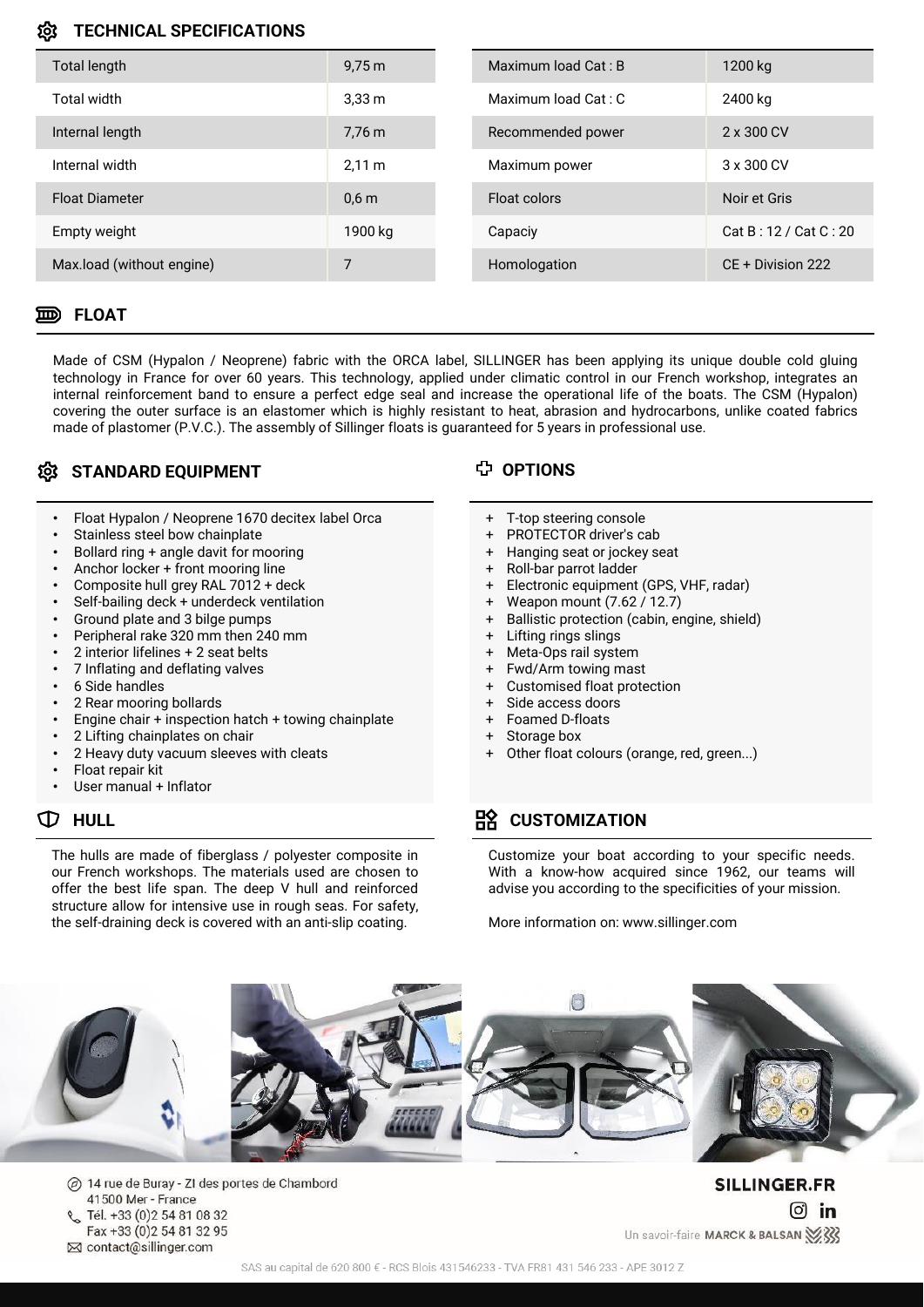



### **SILLINGER RANGE**

**RAFALE :** Thanks to its wave-piercing bow and deep-V hull, the RAFALE range is suitable for intensive use in extreme conditions for military and professional use. The boats are equipped with large diameter floats, allowing them to acquire exemplary stability in rough seas. The RAFALE range has a wide range of solutions to configure the vector according to your specific missions.

### $\bullet$

- State Action at Sea
- Assaut / Interception
- Fire support
- **Patrol**
- Troops transport
- Rescue / Emergency
- Port use (pilot)
- Diving

# **MISSIONS CERTIFICATIONS & PARTNERSHIPS**